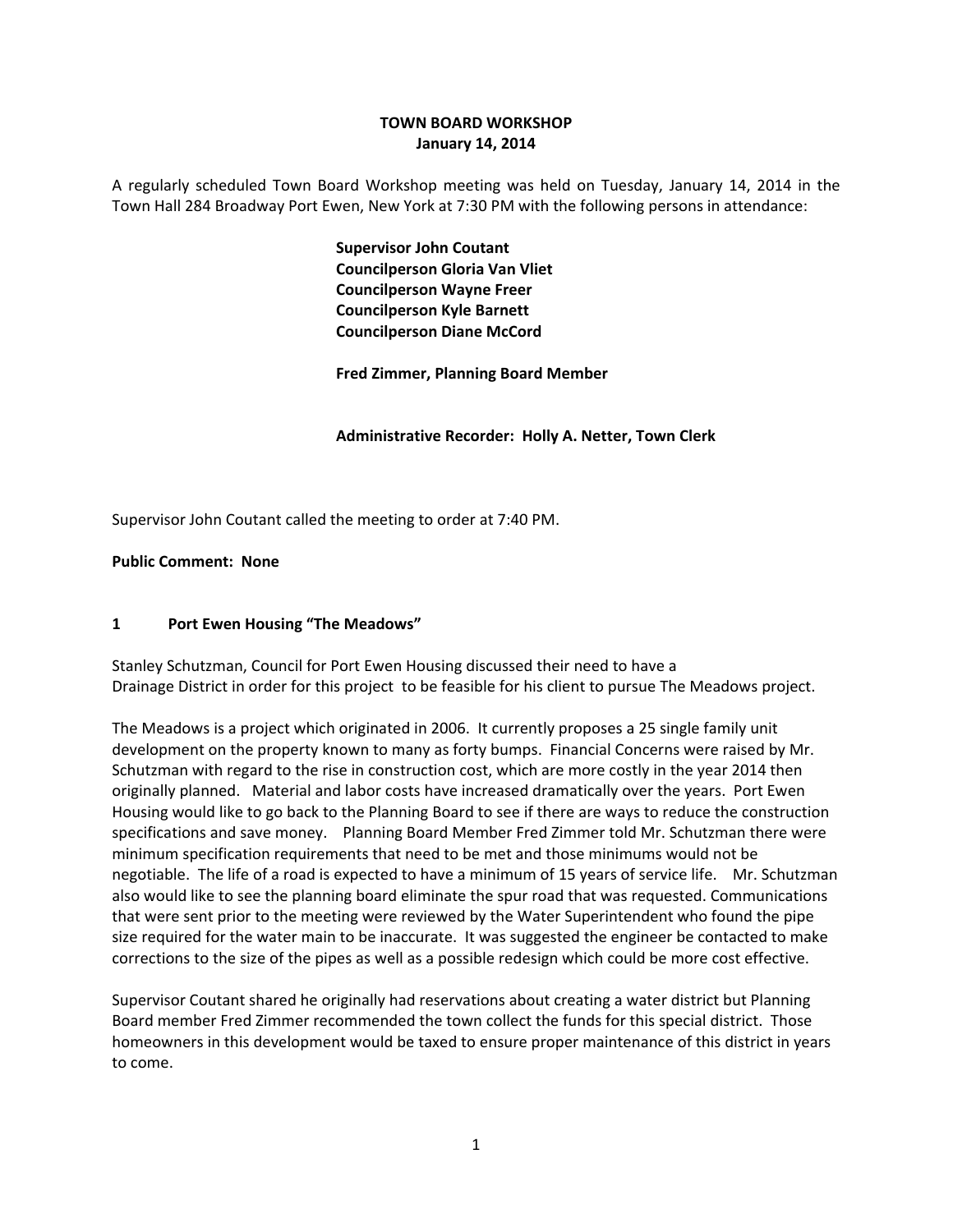Councilperson Wayne Freer said his opinion differs a little bit in the way he would like to see the district set up. He has two concerns; if the district is set up it would take a while for the funds to accumulate and what happens if there is a major repair that needed to be done early on. The second question that he had was what happens if you lose residents. Do other homeowners pay more? Fred Zimmer explained once the drainage district is set up each lot would be assessed and the homeowner would be responsible for the charges.

Fred Zimmer also pointed out if a Drainage District is not set up and the development goes under the burden would fall to all of the tax payers. Homeowner Associations also often go under. By attaching the fees to the lot the cost follows the home owner themselves. Fred Zimmer also said it would protect the town by creating a drainage district. If something goes wrong within those first years the tax rate can be increased the following year for those homeowners in the district. Councilperson Gloria Van Vliet said in the original communication stated that the owners were going to set up an amount to start the Drainage District. Councilperson Barnett agreed that the drainage district would be the best way to proceed if this development goes forward.

Mr. Schutzman said his client is desperate to build. Usually the Drainage District does not have start up dollars associated with the fund. The engineer typically certifies what it will cost annually or over a specified period of time and the assessment is collected based on those figures. The Town Board suggested they go back to their designer to have them figure out how to redesign the project so the client saves money.

Supervisor John Coutant said he was in favor of adding houses to our community and raising the tax base. He also told Mr. Schutzman to take a positive message back to his client and the town is open to a drainage district.

### **2. EXECUTIVE SESSION: Harinam Properties (Mobil Station) Tax Certiorari**

**A Motion to enter executive session in regard to the Harinam Properties (Mobil Station) Tax Certiorari was made By Supervisor John Coutant at 8:18pm seconded by Councilperson Wayne Freer. All Town Board members voted in favor. Motion carried.** 

## **A Motion was made to come out of executive sessions at 8:25pm by Councilperson Diane McCord seconded by Councilperson Wayne Freer. All Town Board members voted in favor. Motion carried**

A Resolution to Authorize settlement for a reduction in assessment of the Harinam Property will be introduced and voted on at the Town Board Meeting on January 16, 2014.

### **3. Planning Board Candidate**

Daniel Michaud has shown interest in the position for the Planning Board. A letter was received by Supervisor Coutant on January 13, 2014.